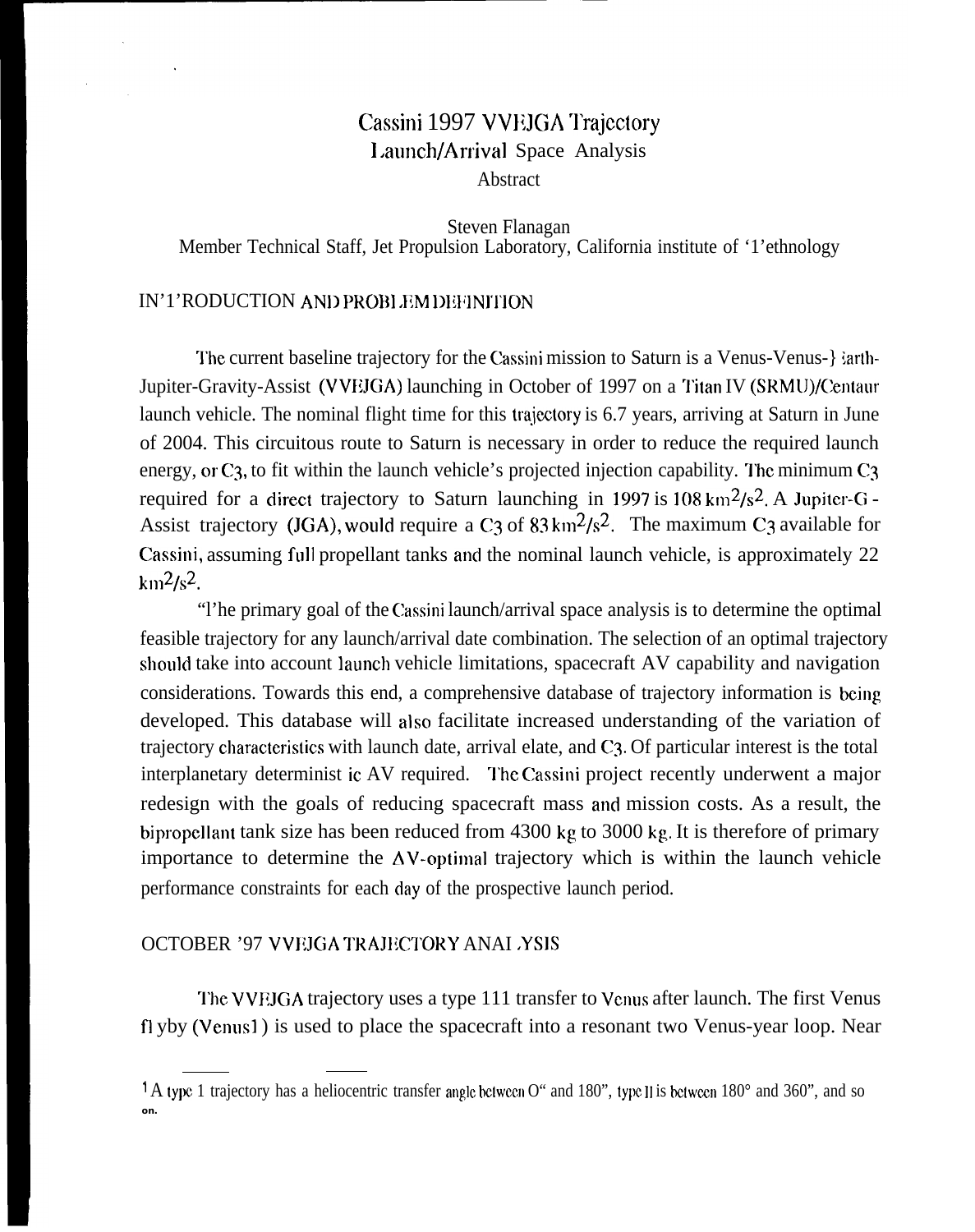aphelion of this loop, a large  $(\sim 400 \text{ m/s})$  deep-space maneuver (DSM) is performed, which lowers the perihelion of the trajectory, thereby increasing the spacecraft's  $V_{\infty}$  relative to Venus. This is analogous to the aphelion maneuver performed in the AV-Earth-Gravity -Assist (AVEGA) type trajectory. This DSM also establishes the appropriate phasing required for the next leg of the trajectory. The second Venus flyby (Venus2) sets up a very quick transfer to Earth, with a flight time of just 8 weeks, "l'his extremely fortuitous planetary phasing eliminates the need for an additional trajectory loop in the inner solar system by imparting to the spacecraft the energy needed to reach Jupiter, where a final gravity-assist sends it on to Saturn (Figure 1).

Two distinct families of solutions for the October '97 VVEJGA trajectory have been identified with C3's in the range of interest. The first is a locally optimal family of trajectories with C3's which vary from 15.9 km<sup>2</sup>/s<sup>2</sup> to 19.9 km<sup>2</sup>/s<sup>2</sup> for the launch days studied. In the course of working with this trajectory, it was also discovered that a purely ballistic solution exists, requiring no deterministic DSMS, but with a C<sub>3</sub> of approximately 4S km<sup>2</sup>/s<sup>2</sup>. This is clearly a globally optimal solution for the VVIiJGA from a AV standpoint, but is not practical given launch vehicle performance. The second family of feasible solutions is found by starling from the ballistic solution and reducing the  $C_3$  into the desired range. The result is a family of trajectories that is markedly different from the local optimum for identical launch/arrival date combinations. The variation of trajectory characteristics as a function of  $C<sub>3</sub>$  can be plotted for both of these families (Figures 2,3). Comparing these curves then makes it possible to determine which trajectory will provide superior performance for a given point in the launch/arrival date space. However, this process is complicated by the fact that these two families exist as distinct solutions only for a subset of the space being examined.

#### LAUNCHPERIOD VAR1A"J'1ONS

Although Cassini's nominal launch period is only 25 days long, beginning on Oct. 6 and ending on Oct. 30, the launch date portion of this analysis examined a range of launch dates covering 41 days, from Sept. 27 to Nov. 6. The characteristics of the VVEJGA trajectory, such as flyby altitudes, flyby dates and DSM magnitudes and times, vary greatly with changes in launch date (Figure 4). All trajectories with a feasible launch  $C_3$  require the large aphelion IXM on the Venus] -Vcnus2 leg mentioned above. Also, an additional IISM appears on the Launch-Venus leg towards the beginning and end of the range of launch dates studied, causing a significant increase in total AV. The appearance of this IDSM is generally associated with a flyby altitude hitting a lower bound<sup>2</sup>.

 $21$  Jyby altitudes are constrained to remain above 300 km in order to prevent damage to the spacecraft and to avoid exacerbating navigation difficulty.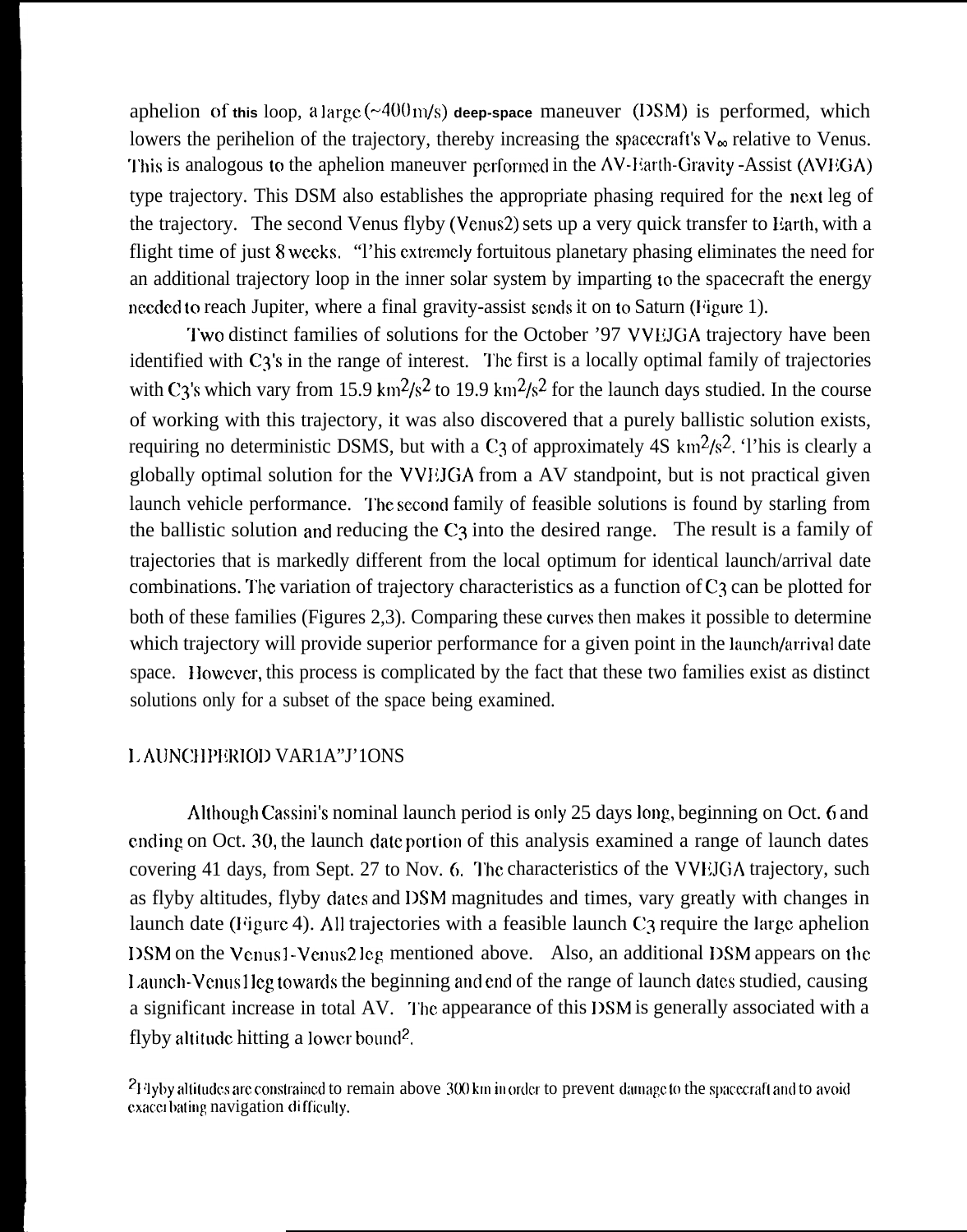#### ARRIVAI. DATE VARIATIONS

Although the arrival date portion of this study has not yet been completed, it is possible to make several statements based upon previous work that has been done with this trajectory. It is expected that the effect of arrival date variations will be relatively small when compared to that of launch date variations. Two characteristics of the VVEJGA make this likely. First, the very rapid Venus2-Earth transfer restricts the amount of variation of flyby times that can be tolerated in the inner solar system segments. This quick transfer in effect "pins down" the trajectory. Second, the Jupiter flyby is able to compensate for changes in Saturn arrival date. If an early arrival date is selected, the spacecraft will fly by Jupiter at a greater distance, receiving less bending and following a more direct trajectory from Jupiter to Saturn. 'l'he opposite is true for later arrival dates. The spacecraft will fly by closer to Jupiter, receive more bending, and arc gradually out to Saturn's orbit. The primary expected impact of arrival date changes is in the magnitude of the Saturn Orbit lnscrtion AV. Earlier arrival dates will approach Saturn with a substantially higher  $V_{\infty}$  than later arrival dates. 'l'his is a significant impact, but more predictable than launch date dependent variations,

#### SUMMARY

'l'he Cassini launch/arrival space analysis will result in the development of a database which will greatly simplify the mission design process. Expected products derived from this database include plots of propellant-optimal C<sub>3</sub> and propellant margin as a function of launch/arrival date, and of AV as a function of  $C_3$  and launch or arrival date (Figures 5,6). In addition to enabling trajectory designers to select an optimal launch period utilization strategy, these tools will allow quick answers to questions concerning potential mission alternatives.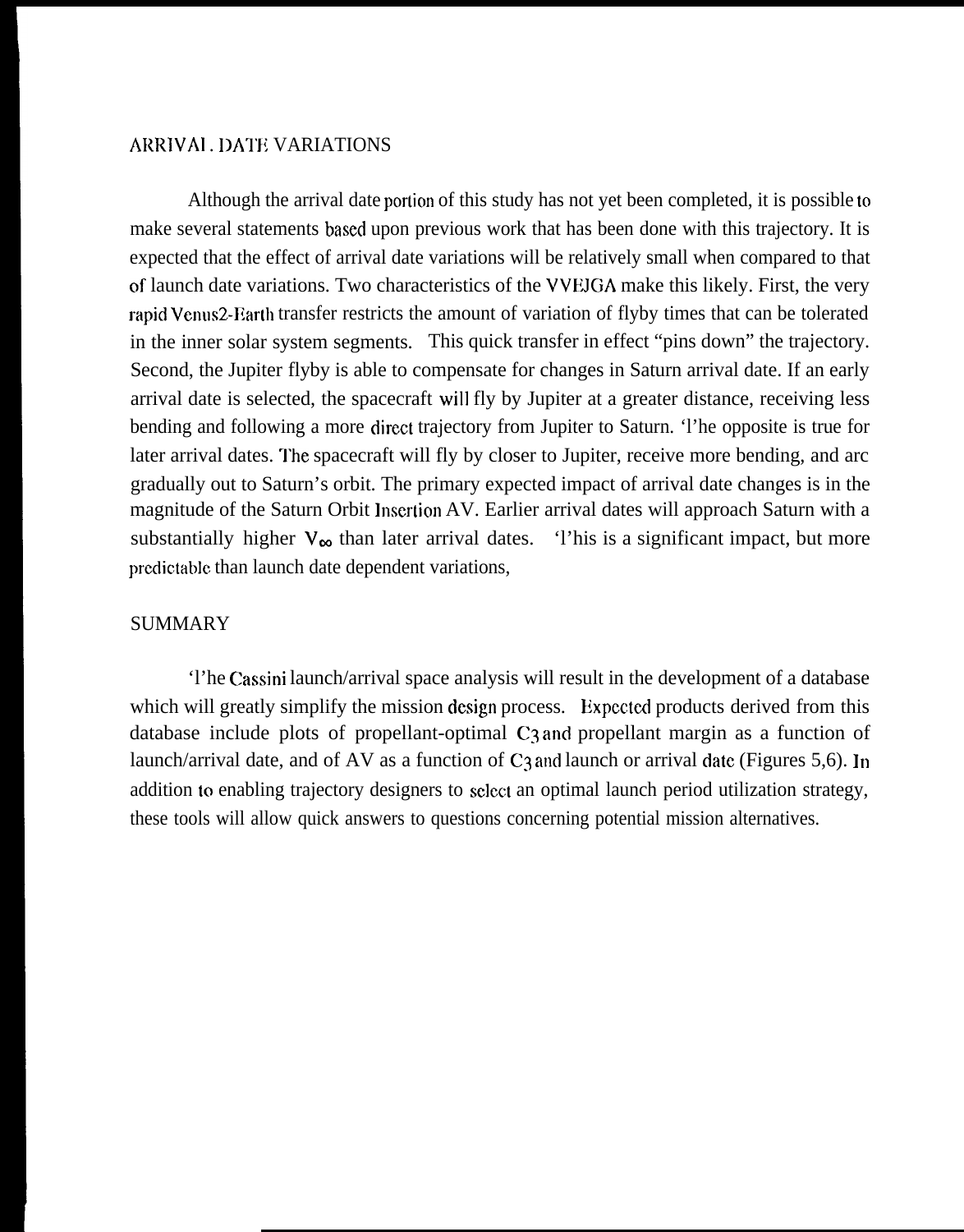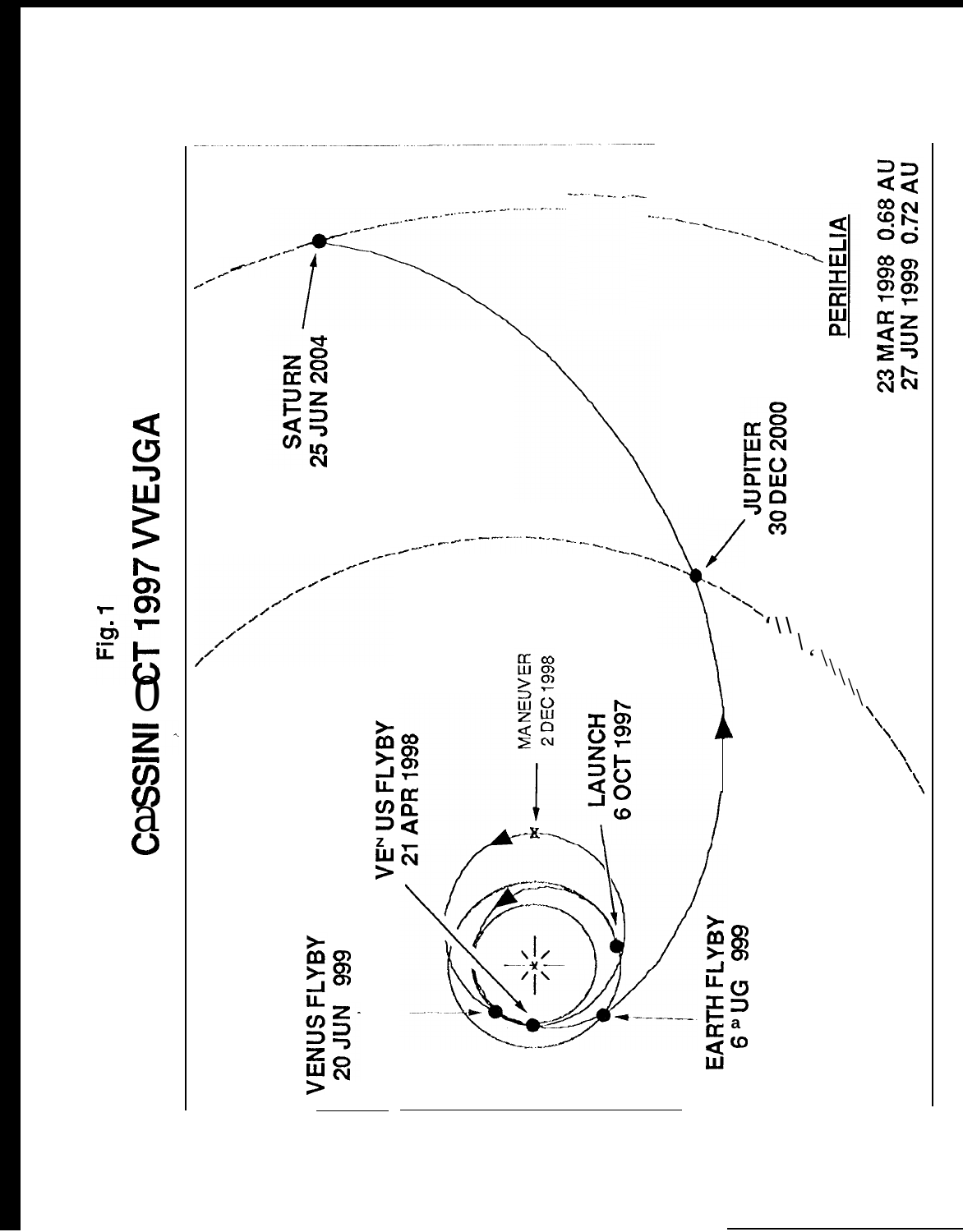

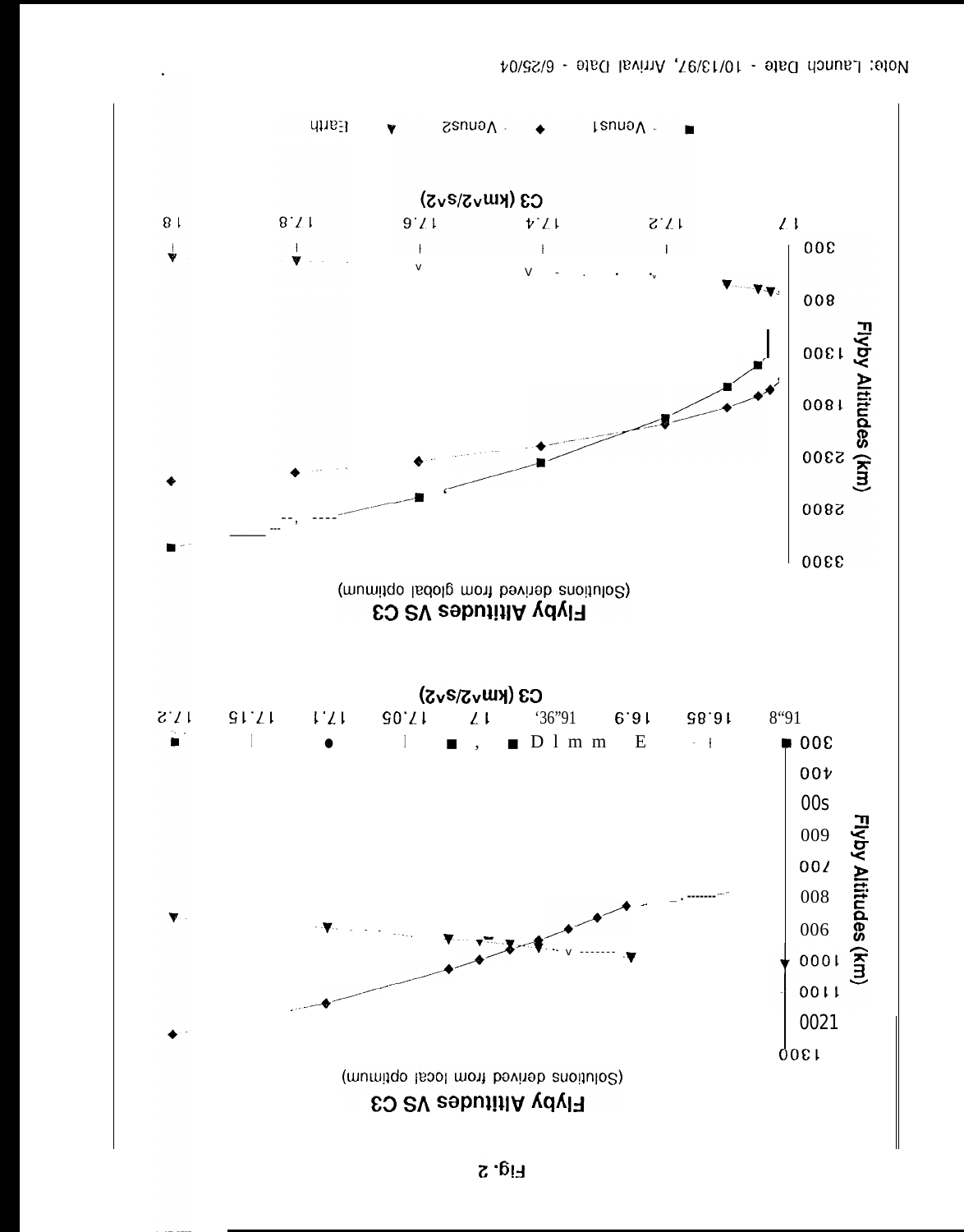

Launch C3 (kmAZ/sAZ)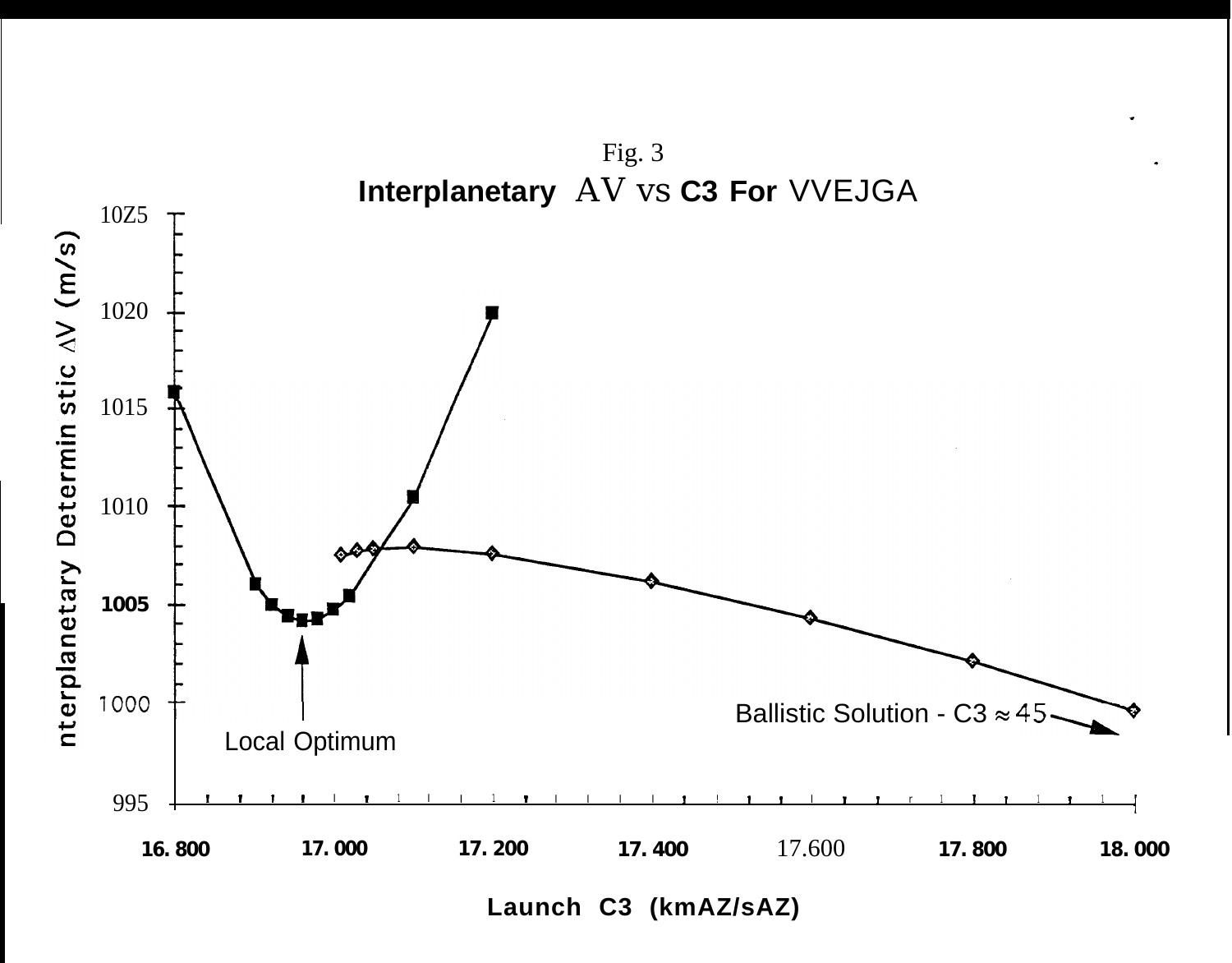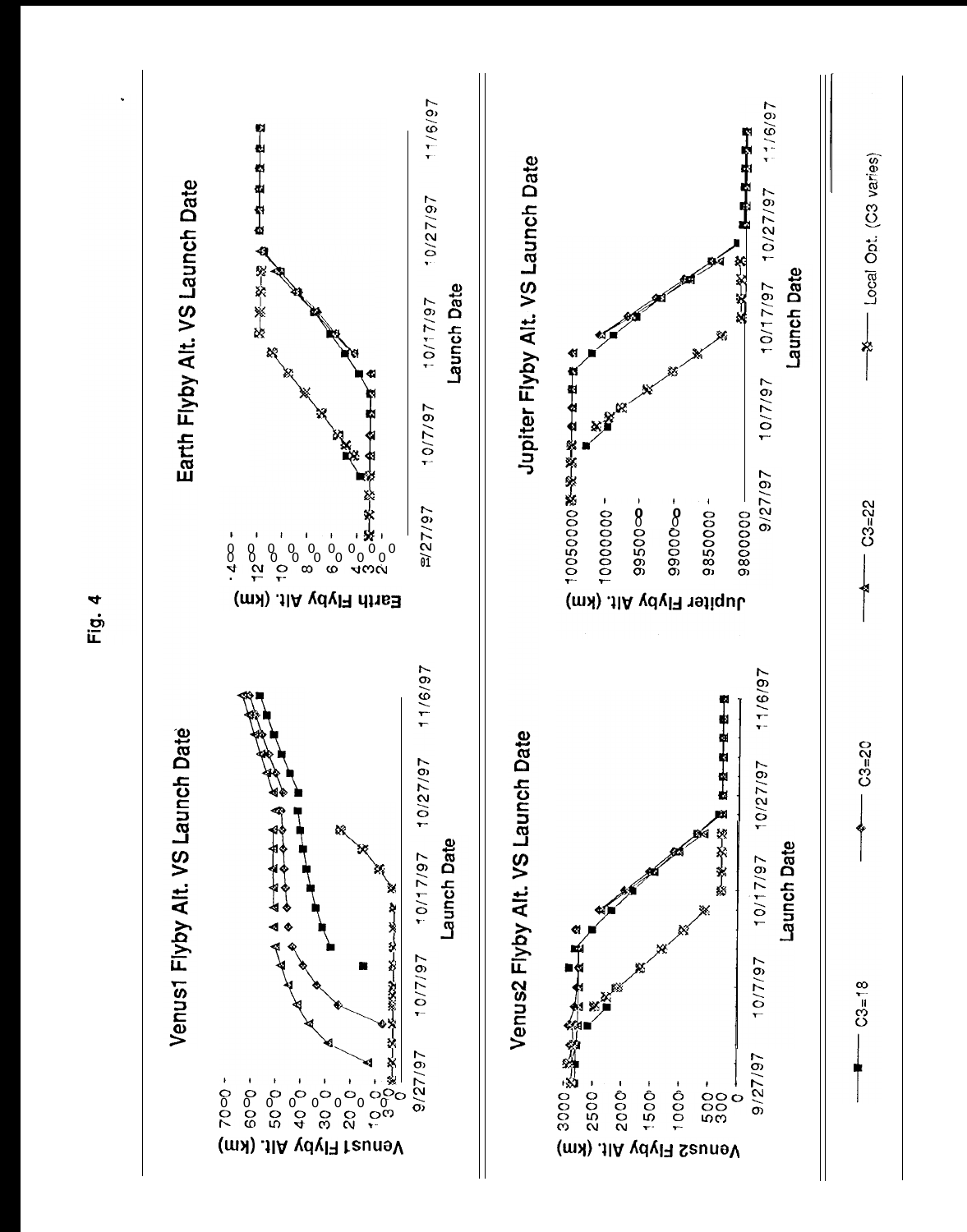**Fig. 5 Interplanetary** Delta-V (m/s) VS Launch Date